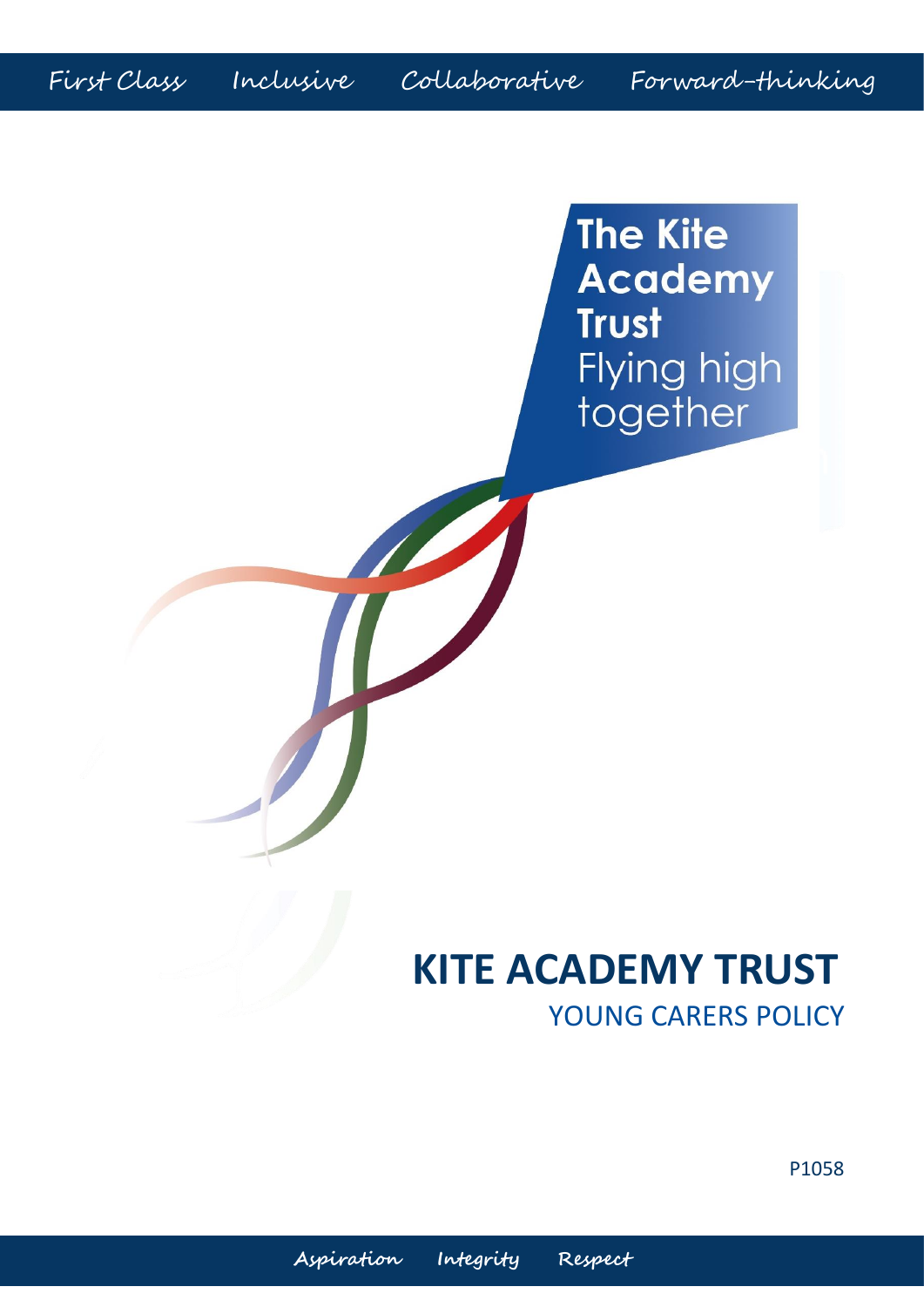## Contents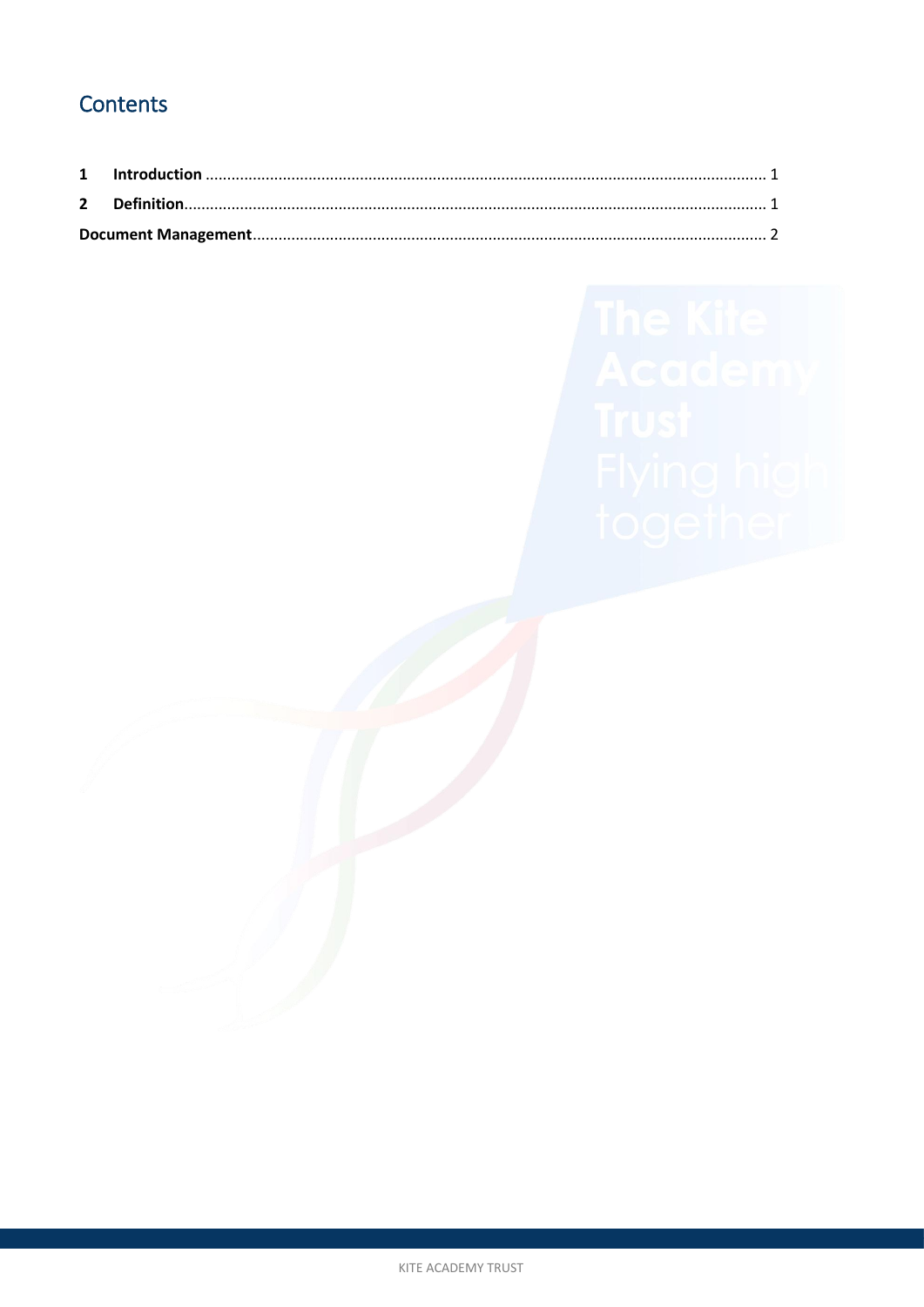#### <span id="page-2-0"></span>1 Introduction

The Kite Academy Trust is committed to supporting young carers to access education. This policy aims to ensure young carers within the Kite Academy Trust are identified and offered appropriate support to access the education to which they are entitled.

### <span id="page-2-1"></span>2 Definition

A young carer is a child or young person (under 18 years old) who is helping to look after someone. This may be at home, but could also be a person who lives away from the family home. Most are caring for a parent, but some may be taking responsibility for a sibling, grandparent or other relative. It may also be the case that the young carer is looking after a family friend. In some instances, a young carer may care for more than one person. The person(s) they look after will have one or more of:

- Physical disability (including sensory disability)
- Learning disability
- Mental health problem
- Chronic illness
- Substance misuse problem

A young carer will take on additional responsibilities to those appropriate to their age and development. A young carer might be providing the main care or share responsibilities with another family member. The caring tasks that a young carer has to deal with can range from:

- Nursing care giving medication, injections, changing dressings, assisting with mobility etc.
- Personal intimate care washing, dressing, feeding and helping with toilet requirements
- Emotional care being compliant, monitoring the emotional state of the person cared for, listening, being a shoulder to cry on, supporting a parent through depression and trying to cheer them up
- Domestic care doing a substantial amount of housework, cooking, shopping, cleaning, laundry etc.
- Financial care running the household, bill paying, benefit collection etc.
- Child care taking responsibility for younger siblings in addition to their other caring responsibilities

At the Kite Academy Trust, we believe that all children and young people have the right to an education, regardless of what is happening at home.

When a young person looks after someone in their family who has a serious illness, disability or substance misuse problem, they may need a little extra support to help them get the most out of school.

Our academies:

- Have an identified member of staff (usually the academy's Inclusion Leader) with responsibility for young carers and lets all new pupils know who they are and what they can do to help.
- Can put young carers in touch with the local Young Carers Service. Access to other support services can also be shared with families.
- Are accessible to parents who have mobility and communication difficulties and involve them in parents' evenings.
- Respects an individual's right to privacy and will only share information about them and their family with people who need to know to be able to help.